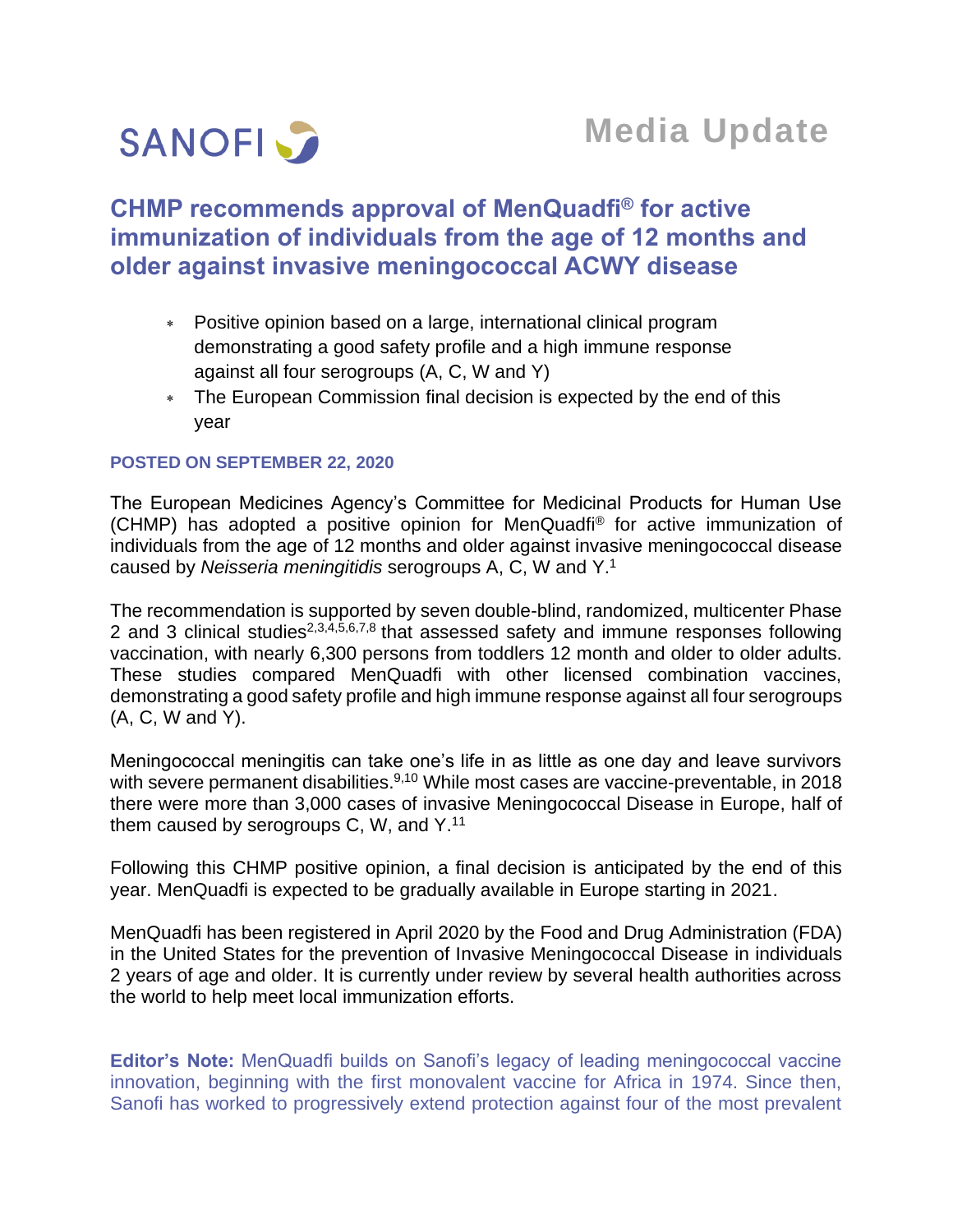meningococcal disease serogroups, with the first quadrivalent polysaccharide vaccine. in 1981, followed by the first FDA approved quadrivalent conjugate vaccine in 2005.

### **About Sanofi**

Sanofi is dedicated to supporting people through their health challenges. We are a global biopharmaceutical company focused on human health. We prevent illness with vaccines, provide innovative treatments to fight pain and ease suffering. We stand by the few who suffer from rare diseases and the millions with long-term chronic conditions.

With more than 100,000 people in 100 countries, Sanofi is transforming scientific innovation into healthcare solutions around the globe.

Sanofi, Empowering Life

## **Media Relations Contacts** Quentin Vivant

Tel.: +33 (0)1 53 77 46 46 mr@sanofi.com

Nicolas Kressmann Tel.: +1 732 532 5318 [Nicolas.Kressmann@sanofi.com](mailto:Nicolas.Kressmann@sanofi.com)

#### **Investor Relations - Paris** Eva Schaefer-Jansen

Arnaud Delepine Yvonne Naughton

**Investor Relations – North America** Felix Lauscher Fara Berkowitz Suzanne Greco

IR Main Line : Tél.: +33 (0)1 53 77 45 45 [ir@sanofi.com](mailto:ir@sanofi.com)

<sup>1</sup> MenQuadfi Summary of Product Characteristics (SmPC).

<sup>2</sup> EU Clinical Trials Register. 2016-000749-30 (MET51) results summary. November 2018. Available at: <https://www.clinicaltrialsregister.eu/ctr-search/trial/2016-000749-30/results> [accessed September 2020]. <sup>3</sup> EU Clinical Trials Register. 2018-001472-38 (MET57) results summary. August 2019. Available at: <https://www.clinicaltrialsregister.eu/ctr-search/trial/2018-001472-38/results> [accessed September 2020]. <sup>4</sup> EU Clinical Trials Register. 2018-001471-20 (MET35) results summary. December 2018. Available at: <https://www.clinicaltrialsregister.eu/ctr-search/trial/2018-001471-20/results> [accessed September 2020]. <sup>5</sup> EU Clinical Trials Register. 2016-001963-35 (MET50) results summary. January 2019. Available at: <https://www.clinicaltrialsregister.eu/ctr-search/trial/2016-001963-35/results> [accessed September 2020]. <sup>6</sup> EU Clinical Trials Register. 2018-001468-48 (MET43) results summary. December 2018. Available at: <https://www.clinicaltrialsregister.eu/ctr-search/trial/2018-001468-48/results> [accessed September 2020]. <sup>7</sup> Clinicaltrials.gov. NCT02842866 (MET49). results summary . February 2020. Available at: [https://clinicaltrials.gov/ct2/show/results/NCT02842866](https://clinicaltrials.gov/ct2/show/results/NCT0284286) [accessed September 2020]

<sup>8</sup> Clinicaltrials.gov. NCT02752906 (MET56). results summary. June 2020. Available at: <https://clinicaltrials.gov/ct2/show/results/NCT02752906> [accessed September 2020].